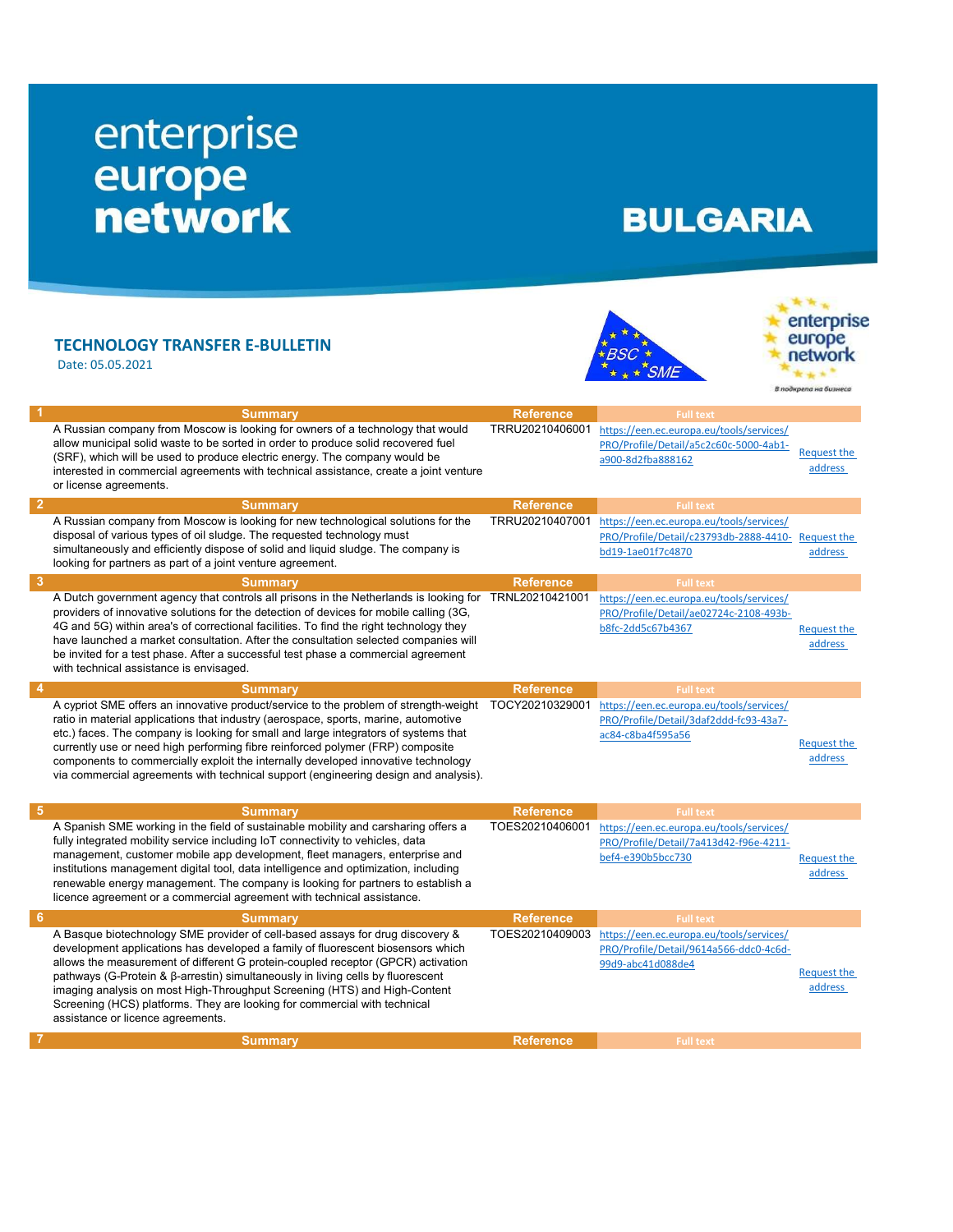Spanish company working in technology solutions in the cloud has developed a software to add custom metadata in bulk,dynamics filters,views and create workflows.The company is looking for Small and Medium-Sized Enterprises that need a Document Management System (DMS) to store,manage and control the flow documents within the organization.

TOES20210416001 https://een.ec.europa.eu/tools/services/ PRO/Profile/Detail/6b592a5a-3a3f-43a5 bc49-064f37a15f54

Request the address

The company offers themselves as partners to cooperate in the digital transformation process under a commercial agreement with technical assistance.

| <b>Summary</b>                                                                          | <b>Reference</b> | <b>Full text</b>                         |             |
|-----------------------------------------------------------------------------------------|------------------|------------------------------------------|-------------|
| The company's technology is at the intersection of Artificial Intelligence & Genomics   | TOKR20210407001  | https://een.ec.europa.eu/tools/services/ |             |
| Big Data. They provide AI to make pharma R&D smarter, faster, and more effective.       |                  | PRO/Profile/Detail/28d5c666-a521-408a-   |             |
| Their main business are divided into 4 fields,                                          |                  | 9525-0b33c9b47c43                        |             |
| - Information Technology                                                                |                  |                                          |             |
| - Bio Technology                                                                        |                  |                                          | Request the |
| - Big Data Technology                                                                   |                  |                                          | address     |
| - Healthcare Technology                                                                 |                  |                                          |             |
| The company is looking for suitable local pharmaceutical firms related to these fields. |                  |                                          |             |
|                                                                                         |                  |                                          |             |

| - 9 | <b>Summary</b>                                                                                                                                                                                                                                                                                                                                                                                                                                                                                                                  | <b>Reference</b> | <b>Full text</b>                                                                                        |                               |
|-----|---------------------------------------------------------------------------------------------------------------------------------------------------------------------------------------------------------------------------------------------------------------------------------------------------------------------------------------------------------------------------------------------------------------------------------------------------------------------------------------------------------------------------------|------------------|---------------------------------------------------------------------------------------------------------|-------------------------------|
|     | A Ukrainian R&D institute offers a complex microbial preparation for plant productivity TOUA20210408001<br>increasing based on nitrogen fixing and phosphate mobilizing bacteria. The<br>preparation stimulates plant growth, development, and protects against the influence<br>of stress factors, phytopathogens and phytophages. The institute is looking for<br>license agreements with bio-factories, and enterprises that specialize in the<br>production of microbial biopreparations.                                   |                  | https://een.ec.europa.eu/tools/services/<br>PRO/Profile/Detail/08f51ee1-9578-405d-<br>be3c-412be27bc76a | <b>Request the</b><br>address |
| 10  | <b>Summary</b>                                                                                                                                                                                                                                                                                                                                                                                                                                                                                                                  | <b>Reference</b> | <b>Full text</b>                                                                                        |                               |
|     | The Russian company specializing in water purification has aimed to solve the<br>problem of creating new high-performance membranes designed for the separation of<br>water media, water treatment and distillation. The company is looking for partners to<br>conclude a technical cooperation agreement.                                                                                                                                                                                                                      | TORU20210421001  | https://een.ec.europa.eu/tools/services/<br>PRO/Profile/Detail/86cec994-bfaa-4d87-<br>b122-3b8c33d3167f | <b>Request the</b><br>address |
| 11  | <b>Summary</b>                                                                                                                                                                                                                                                                                                                                                                                                                                                                                                                  | <b>Reference</b> | <b>Full text</b>                                                                                        |                               |
|     | The technology developed by a Swiss R&D institute uses a new multi-channel,<br>multinational and multilingual approach extracting application programming interface<br>(API) data from 14'103 technical intermediate sources worldwide (search engines,<br>social networks). For any project it may evaluate and assure the "impact" (search<br>interest of internet users) based on reliable and valid big data. Research cooperation<br>with university and industry partner especially in Horizon Europe projects is sought. | TOCH20210329001  | https://een.ec.europa.eu/tools/services/<br>PRO/Profile/Detail/b06a40e8-82c0-4bb1-<br>86f1-223e8d622d78 | <b>Request the</b><br>address |

| 12        | <b>Summary</b>                                                                                                                                                                                                                                                                                                                                                                                                                                                                                                                         | <b>Reference</b> | <b>Full text</b>                                                                                        |                               |
|-----------|----------------------------------------------------------------------------------------------------------------------------------------------------------------------------------------------------------------------------------------------------------------------------------------------------------------------------------------------------------------------------------------------------------------------------------------------------------------------------------------------------------------------------------------|------------------|---------------------------------------------------------------------------------------------------------|-------------------------------|
|           | A French SME developed novel polymer family which solves technical challenges<br>that cannot be overcome with existing materials. These resin systems are designed<br>to meet the requirements of the most demanding industries, in their quest for extreme<br>applications and with a low carbon footprint. They combine the best of<br>thermoplastics, thermosets and fluoropolymers with a low density. Industrial partners<br>are sought for commercial agreement with technical assistance or technical<br>cooperation agreement. | TOFR20210317001  | https://een.ec.europa.eu/tools/services/<br>PRO/Profile/Detail/a67cd1ba-07e2-46b4-<br>a8ba-7ed5a0cce195 | <b>Request the</b><br>address |
| <b>13</b> | <b>Summary</b>                                                                                                                                                                                                                                                                                                                                                                                                                                                                                                                         | <b>Reference</b> | <b>Full text</b>                                                                                        |                               |
|           | An innovative start-up born in 2016 has developed a system of LED lamps and<br>software that is applied in different sectors through research, conducted with<br>research centres and universities. Companies operating in the sectors of material<br>bonding, tropicalisation of electronic boards, tracing, local sanitisation, photo-<br>activations are sought for commercial agreements with technical assistance.                                                                                                                | TOIT20210325001  | https://een.ec.europa.eu/tools/services/<br>PRO/Profile/Detail/e5e55b27-e2c0-467c-<br>8894-3f9d9f06f60b | <b>Request the</b><br>address |
| 14        | <b>Summary</b>                                                                                                                                                                                                                                                                                                                                                                                                                                                                                                                         | <b>Reference</b> | <b>Full text</b>                                                                                        |                               |
|           | A Russian company from Moscow specialised in a neural networks, offers solutions<br>for accelerated learning and lower hardware cost. The company is looking for other<br>developers for technical cooperation and end users for commercial agreements with<br>technical assistance, in a wide variety of sectors including metallurgy, finance,<br>transport, education.                                                                                                                                                              | TORU20210329001  | https://een.ec.europa.eu/tools/services/<br>PRO/Profile/Detail/5d402350-0e5b-486e-<br>9da6-586d43d09e1d | <b>Request the</b><br>address |
| 15        | <b>Summary</b>                                                                                                                                                                                                                                                                                                                                                                                                                                                                                                                         | <b>Reference</b> | <b>Full text</b>                                                                                        |                               |
|           | A Spanish company, specialising in software development based on new<br>technologies (Augmented Reality, Internet of Things and Wearables), has developed<br>a comprehensive solution that enables communication, sharing video and audio in<br>real time and with multiple tools that, thanks to Augmented Reality (AR), facilitate the<br>support and execution of activities remotely, without costs or travel, and generating<br>evidence of the work carried out<br>The company is looking for license agreement.                 | TOES20210329002  | https://een.ec.europa.eu/tools/services/<br>PRO/Profile/Detail/9b185929-6c5f-4d63-<br>aa2c-e427b1006fc5 | <b>Request the</b><br>address |
| 16        | <b>Summary</b>                                                                                                                                                                                                                                                                                                                                                                                                                                                                                                                         | <b>Reference</b> | <b>Full text</b>                                                                                        |                               |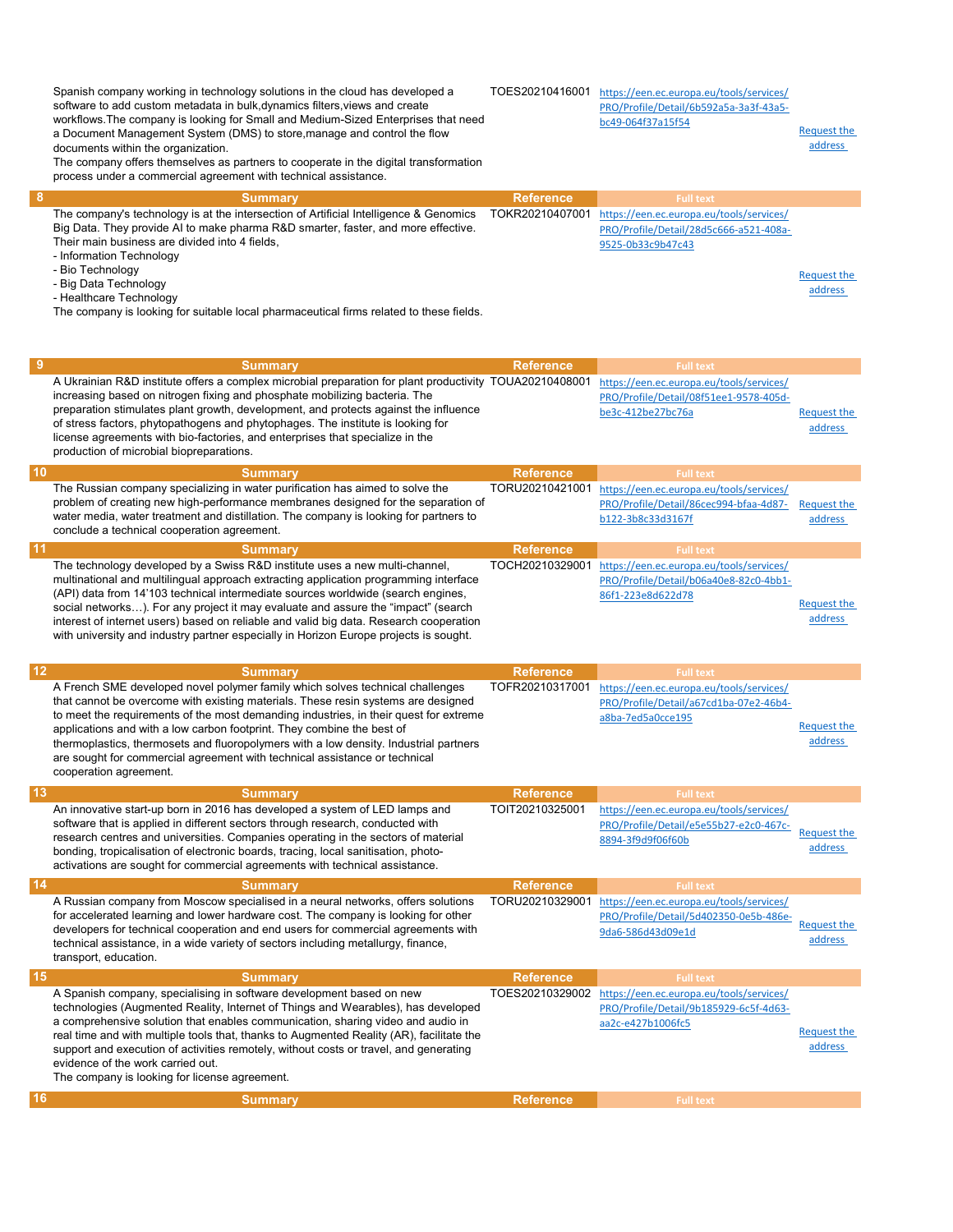A Spanish architecture company has developed a high sustainability system for construction of buildings. It drastically reduces the use of construction materials by allowing the building conductions and services to be deployed all through the thickness of the concrete slab while becoming integrated in it. Also, it improves the energetic behaviour of buildings. The company is looking for license agreements. TOES20210409002 https://een.ec.europa.eu/tools/services/ PRO/Profile/Detail/d78496c5-a632-49ff-97af-b2ad5e6c3265 Request the address 17 Summary Reference Full text Extendion Control of the Reference Full text Equipment Control of the Reference Full text in the Reference of the Reference of the Reference of the Reference of the Reference of the Reference A Spanish company, specialising in software development based on new technologies (Augmented Reality, Internet of Things and Wearables), has developed a comprehensive solution for the design and execution of all the organisation's processes, with digital step-by-step instructions and real-time monitoring of the active processes. All the information at the service of the connected employee at the moment he/she needs it. The company is looking for license agreement. TOES20210415001 https://een.ec.europa.eu/tools/services/ PRO/Profile/Detail/4ca6ec49-8bfe-4987- 94d6-e1d136b28589 Request the address 18 Summary Reference Full text Full text Assembly Reference Full text Assembly Reference A Spanish biotech company has developed an innovative and universal technology for site-specific conjugation of proteins. It allows to efficiently immobilize any recombinant protein in a controlled, homogenous and convenient orientation, resulting in diagnostic tests showing higher detection sensitivity.They are seeking companies in the fields of diagnostics from the biotech or life sciences to establish Technology Evaluation Agreement, Codevelopment of diagnostic kits or R+D License. TOES20210303001 https://een.ec.europa.eu/tools/services/ PRO/Profile/Detail/513dfca4-4ce6-4923 a387-679f0a77e4ce Request the address 19 Summary Reference Full text extends the Summary Reference Reference Full text extends the Reference of the Multi-The Slovak mould injection company producing mainly plastic components for health, TOSK20210419001 https://een.ec.europa.eu/tools/services/ electro technical, lightning and medical industry offers commercial agreement with technical assistance or manufacturing agreement in the EU countries, mainly in Scandinavia but also in Switzerland and Norway. PRO/Profile/Detail/5bff8f47-7817-4e89- 9ca3-4f5a55f26c6c Request the address 20 Summary Reference Full text Full text And The Summary Reference Reference Full text The Slovak company is dealing with a new bioleaching method, giving various industrial waste a second life, replacing dangerous mining and processing methods and removing metals from industrial minerals in an ecological and economic way while producing biofertilizer. It is looking for license or joint venture agreement. TOSK20210420001 https://een.ec.europa.eu/tools/services/ PRO/Profile/Detail/bc11f1a9-c9f1-45be-Request the Second Separate Corp. Request the address 21 Summary Reference Full text Full text And The Summary Reference Full text And The Summary Reference Full text Slovenian public and private research organizations have developed a food composition database of food products available on the Slovenian and Eastern European market. The database is constantly updated and used in the national programme for food and physical activity for health to help end-users make informed decisions on consuming food products. The license to use the database is offered to partners in sports, fitness, nutrition organizers, food producers as well as research and academia. TOSI20210331001 https://een.ec.europa.eu/tools/services/ PRO/Profile/Detail/9bd019e6-77d1-4b71- 878f-8875c131c5a2 Request the address **22 Summary Reference** Full text Full text **Summary Reference Reference Reference** A French company of south-west France, with over 65 years of specialised experience in enamels miniatures, with a specific and rare expertise, is looking for partners to cooperate under commercial agreement with technical assistance TOFR20210330001 https://een.ec.europa.eu/tools/services/ PRO/Profile/Detail/0db0172b-2ce6-4630 a800-ea025c0365d3 Request the address 23 Summary Reference Full text Full text And The Summary Reference Reference Full text Successfully integrating business agility with the predictability of process-oriented software development, the company is offering to license its asset condition monitoring platform to make industrial plants operation and maintenance safer and more predictable by providing a new dimension of information. Besides licensing to end users, financing agreements with investors and commercial agreements with technical assistance with resellers and integrators are desirable. TORO20210419001 https://een.ec.europa.eu/tools/services/ PRO/Profile/Detail/0742ea01-554a-4cdf-99e6-479840824bc3 Request the address **24** Summary **Summary Reference Reference** Full text This German toolmaker specializes in the manufacture of high precision multicomponent plastic injection moulds. Their products range from two- and three-shot tools, to precision injection moulding tools, over-moulding tools, blow-moulds for Polyethylene Terephthalate products, metal injection moulding tools, and welding and measuring devices for injection moulding parts. They offer their services under commercial agreements with technical assistance and manufacturing agreements. TODE20210401001 https://een.ec.europa.eu/tools/services/ PRO/Profile/Detail/8204fba6-6637-49a9- 99b8-cef6a50f32f5 Request the address **25 Summary Reference Reference** Full text A UK clean-tech company has developed a product that recovers, purifies and recycles argon purge gas used in high technology manufacturing. The product removes all combustible impurities using an innovative chemical looping combustive purification technology. The company are seeking engineering/OEM partners working in 3D metals printing, biogas and heat treatment applications to incorporate the technology into their systems via commercial agreement with technical assistance or joint venture. TOUK20210407001 https://een.ec.europa.eu/tools/services/ PRO/Profile/Detail/59e4d801-4195-4607 ae92-52ec477d0b6d Request the address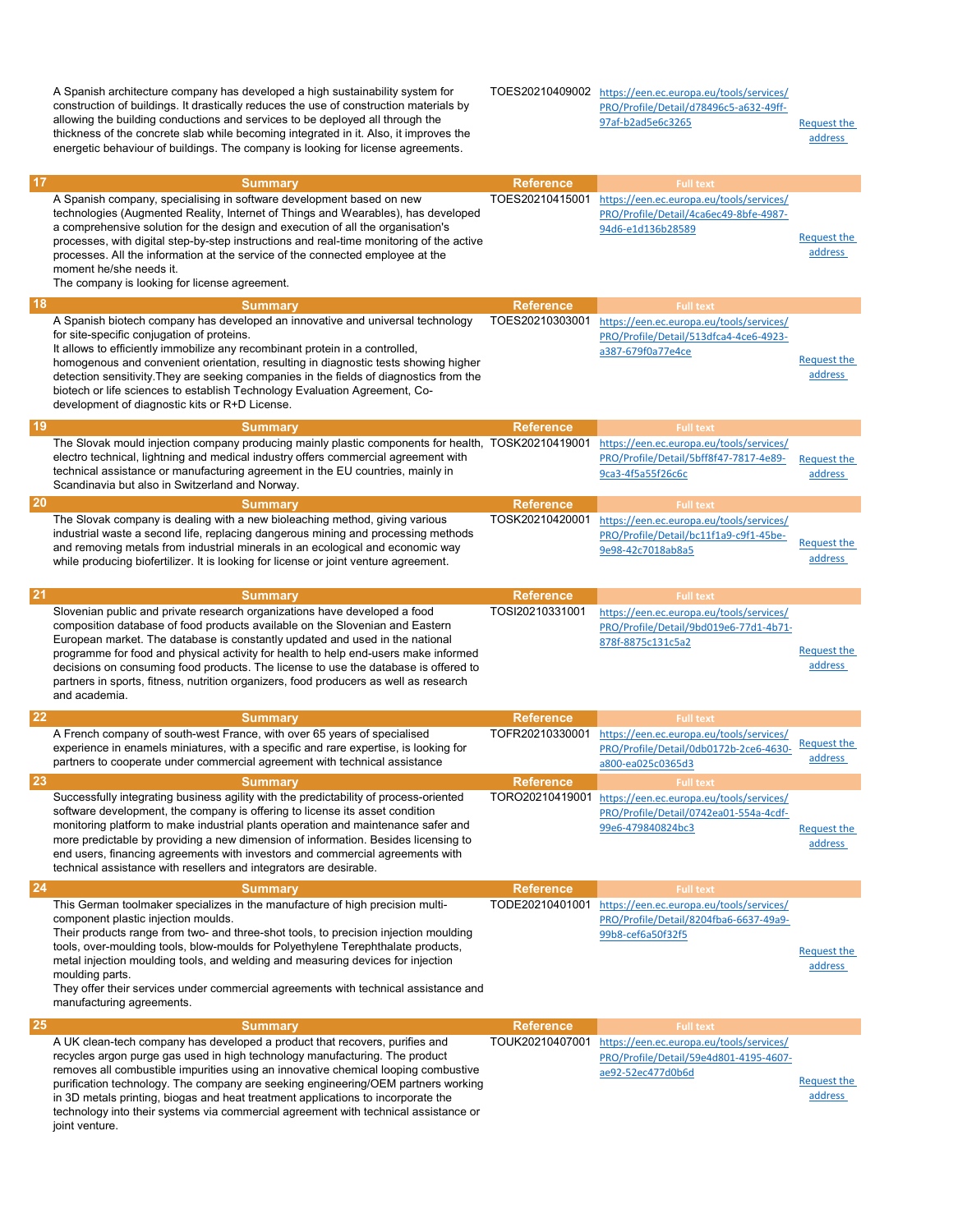| 26        |                                                                                                                                                                                                                                                                                                                                                                                                                                                                                                                                                |                                     |                                                                                                                                             |                               |
|-----------|------------------------------------------------------------------------------------------------------------------------------------------------------------------------------------------------------------------------------------------------------------------------------------------------------------------------------------------------------------------------------------------------------------------------------------------------------------------------------------------------------------------------------------------------|-------------------------------------|---------------------------------------------------------------------------------------------------------------------------------------------|-------------------------------|
|           | <b>Summary</b>                                                                                                                                                                                                                                                                                                                                                                                                                                                                                                                                 | <b>Reference</b>                    | <b>Full text</b>                                                                                                                            |                               |
|           | The UK SME has developed a unique Artificial Intelligence (AI) driven platform for<br>optimising energy capacity, reducing carbon footprint and harnessing energy flexibility<br>within commercial premises. They are seeking commercial and technical cooperation<br>with non-domestic energy users such as factories, offices, schools, retailers and<br>hospitality etc. which are considering future energy strategies and reducing carbon<br>footprint.                                                                                   | TOUK20210323001                     | https://een.ec.europa.eu/tools/services/<br>PRO/Profile/Detail/5c777a7d-7df7-4dbc-<br>93ff-de0a0efe9fc9                                     | <b>Request the</b><br>address |
| <b>27</b> | <b>Summary</b>                                                                                                                                                                                                                                                                                                                                                                                                                                                                                                                                 | <b>Reference</b>                    | <b>Full text</b>                                                                                                                            |                               |
|           | A Dutch manufacturer of voice communication systems for air traffic and maritime<br>traffic controllers is looking for system integrators active in offshore wind industry.<br>The company is looking for system integrators to implement their technology with<br>partners in offshore wind projects in the framework of commercial agreements with<br>technical assistance or research cooperation.                                                                                                                                          | TONL20200902001                     | https://een.ec.europa.eu/tools/services/<br>PRO/Profile/Detail/62dd4093-42df-4457-<br>9760-54b319d19a4d                                     | <b>Request the</b><br>address |
| <b>28</b> |                                                                                                                                                                                                                                                                                                                                                                                                                                                                                                                                                | <b>Reference</b>                    | <b>Full text</b>                                                                                                                            |                               |
|           | <b>Summary</b>                                                                                                                                                                                                                                                                                                                                                                                                                                                                                                                                 |                                     |                                                                                                                                             |                               |
|           | Developers of bioassays come from the biological background and they are often<br>forced to use hardware for their test that is readily available but not fit for purpose.<br>Hence many projects stall. A UK company offers expertise and secret know-how to<br>quickly produce a detector that has the right size or cost or sensitivity, dependent on<br>the partner's business plan. Industry and academia are sought for research and<br>technical cooperation or commercial agreements with technical assistance.                        | TOUK20210407002                     | https://een.ec.europa.eu/tools/services/<br>PRO/Profile/Detail/3b191fdd-db22-4b9b-<br>b6d7-629d770e92a8                                     | <b>Request the</b><br>address |
| 29        | <b>Summary</b>                                                                                                                                                                                                                                                                                                                                                                                                                                                                                                                                 | <b>Reference</b>                    | <b>Full text</b>                                                                                                                            |                               |
| 30        | An East of England start-up company has launched an ultra-low power WiFi module<br>and platform, which allows connected device makers to prove their ideas in minutes<br>and make end-user products ready to market in a few days without writing any code.<br>Solution providers of automation systems, home automation, security providers,<br>monitoring systems and the like are sought to acquire the design or the modules<br>under license agreements.                                                                                  | TOUK20210408001                     | https://een.ec.europa.eu/tools/services/<br>PRO/Profile/Detail/cfd7c483-701b-4523-<br>845b-65d7606e36cc                                     | <b>Request the</b><br>address |
|           | <b>Summary</b>                                                                                                                                                                                                                                                                                                                                                                                                                                                                                                                                 | <b>Reference</b>                    | <b>Full text</b>                                                                                                                            |                               |
|           | The cluster, based in northern Italy, delivers a wide range of support services in<br>biotechnology and closely related sectors in the domains of life science, bioeconomy,<br>and agri-food. The cluster is currently seeking to establish a research cooperation<br>agreement with similar European clusters to cooperate on R&D opportunities as well<br>as a commercial agreement with technical assistance to enhance networking<br>opportunities to widen the portfolio of business support services.                                    | TOIT20210413001                     | https://een.ec.europa.eu/tools/services/<br>PRO/Profile/Detail/8c2271fc-29b3-47e2-<br>a203-a2dd2a14d9b7                                     | <b>Request the</b><br>address |
| 31        | <b>Summary</b>                                                                                                                                                                                                                                                                                                                                                                                                                                                                                                                                 | <b>Reference</b>                    | <b>Full text</b>                                                                                                                            |                               |
|           | A German SME offers a novel technology for pathogenic germ elimination as well as<br>pollutants and Volatile Organic Compound (VOC) oxidation. It combines the                                                                                                                                                                                                                                                                                                                                                                                 |                                     | https://een.ec.europa.eu/tools/services/                                                                                                    |                               |
|           | advantages of heat exchanger (heat storage and recovery) and catalysis technology<br>to compact, scalable and very energy-efficient air purification systems. The flexible<br>and adaptable systems are applicable in crowded indoor places and at highly emitting<br>industrial production sites. Company seeks commercial agreements with technical<br>assistance.                                                                                                                                                                           | TODE20210409001                     | PRO/Profile/Detail/1176402c-f82c-4ac7-<br>8986-f686a953b910                                                                                 | <b>Request the</b><br>address |
| -32       |                                                                                                                                                                                                                                                                                                                                                                                                                                                                                                                                                |                                     |                                                                                                                                             |                               |
|           | <b>Summary</b><br>A Northern-German spin-off company offers technical cooperation agreements on<br>valorization of lignin-rich biomass side streams or lignin intermediate output streams.<br>Biorefineries, companies dedicated to renewable and sustainable chemistry and<br>energy or pulp and paper industries can benefit from cooperation by receiving high-<br>quality lignin and contacts for high-value applications.                                                                                                                 | <b>Reference</b>                    | <b>Full text</b><br>TODE20210316001 https://een.ec.europa.eu/tools/services/<br>PRO/Profile/Detail/29b1879b-3b30-435b-<br>a8ca-d3412269f598 | <b>Request the</b><br>address |
| 33        | <b>Summary</b>                                                                                                                                                                                                                                                                                                                                                                                                                                                                                                                                 | <b>Reference</b>                    | <b>Full text</b>                                                                                                                            |                               |
|           | A German company specialised in electric mobility, test bench technology and smart TODE20210401002<br>energy has developed an innovative energy storage system with charging interface<br>and second life batteries. The system has multiple applications: intelligent grid usage,<br>isolated operation, consumption optimisation, peak shaving and bidirectional<br>charging. The company is looking for partnerships through a commercial agreement<br>with technical assistance, a research and/or a technical cooperation agreement.      |                                     | https://een.ec.europa.eu/tools/services/<br>PRO/Profile/Detail/c975e94a-df38-4123-<br>ad3a-6b516f55761e                                     | <b>Request the</b><br>address |
| 34        |                                                                                                                                                                                                                                                                                                                                                                                                                                                                                                                                                |                                     |                                                                                                                                             |                               |
|           | <b>Summary</b><br>The German SME is specialised in sensor systems for condition monitoring. The<br>systems combine a patented sensor technology with sophisticated analytics. In<br>bridge monitoring this combination allows to gather data via extremely sensitive<br>sensors and run analytics to obtain precise and reliable forecasts of the remaining<br>service life (RSL) of bridges, which can lead to tremendous cost savings. The<br>company is looking for partnerships under a commercial agreement with technical<br>assistance. | <b>Reference</b><br>TODE20201014001 | <b>Full text</b><br>https://een.ec.europa.eu/tools/services/<br>PRO/Profile/Detail/6fd9739b-1a37-402a-<br>ab3e-22a7a97379d7                 | <b>Request the</b><br>address |
| 35        | <b>Summary</b>                                                                                                                                                                                                                                                                                                                                                                                                                                                                                                                                 | <b>Reference</b>                    | <b>Full text</b>                                                                                                                            |                               |